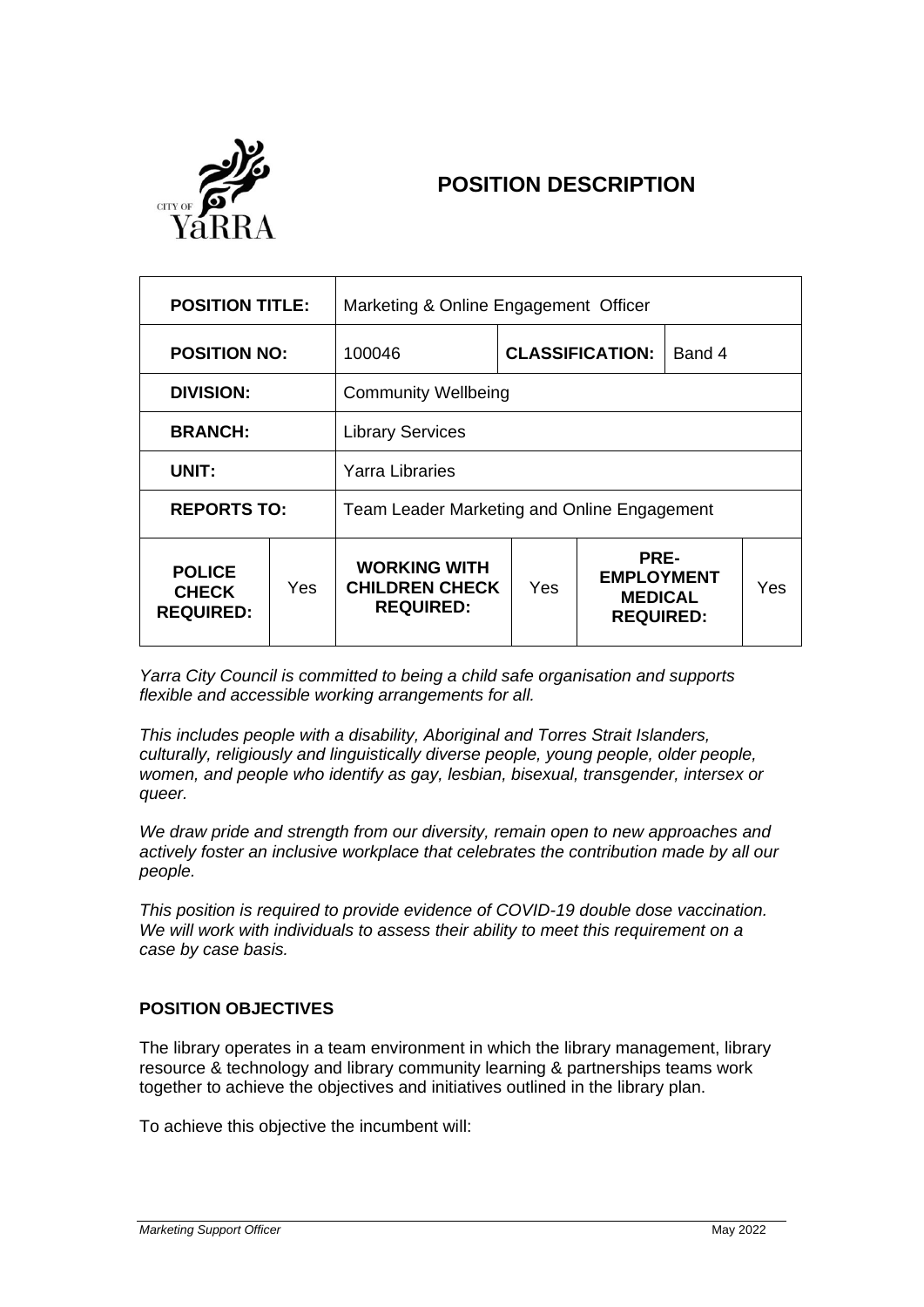- Contribute to the achievement of Yarra Libraries' business strategy, vision and values.
- Support the marketing/communications activities of Yarra Libraries.
- Assist the Team Leader Marketing and Online Engagement in ensuring that the marketing/communication policies, procedures and standards are effectively implemented across Yarra Libraries.
- Develop a high level of knowledge of the resource and services that Yarra Libraries offers to its customers.
- Work in partnership with other members of the Yarra Libraries team to meet the needs and expectation of our customers.
- Provide proactive customer service in line with Yarra Libraries' strategy, standards and behaviours.

## **ORGANISATIONAL CONTEXT**

Yarra Council seeks to foster an inclusive and dynamic community. It recognises that engaging in social and cultural activities enhances community belonging and wellbeing.

Yarra's suburbs have a rich and varied history which is reflected in the city's built form, natural environment and diverse population, which has a strong sense of community.

Lifelong learning and access to information and cultural resources has a place in the lives of all people, and Yarra Libraries has a valuable role to play in supporting our community as they learn, discover, imagine and engage.

Yarra Libraries is a dynamic public library service, providing a welcoming inclusive and stimulating environment where lifelong habits of learning and self-expression are encouraged, a love of reading is nurtured, and where library users can meet their educational, information and recreational needs.

Yarra Libraries sits within the Community Programs Directorate and is responsible for the provision and management of public library services to the community, through five static libraries at Carlton, Collingwood, Fitzroy, North Fitzroy and Richmond and a virtual presence at [www.yarracity.vic.gov.au/Libraries](http://www.yarracity.vic.gov.au/Libraries)

The library service employs staff within the three core functional areas including Library Development and Marketing, Resource and Technology; and Community Engagement and Partnerships.

## **ORGANISATIONAL RELATIONSHIP**

| Position reports to:           | Team Leader Marketing and Online Engagement                                                        |
|--------------------------------|----------------------------------------------------------------------------------------------------|
| Position supervises:           | Not applicable                                                                                     |
| Internal Relationships:        | <b>Library Staff</b><br><b>Community Wellbeing Division</b><br><b>Other internal Council staff</b> |
| <b>External Relationships:</b> | Residents<br><b>Public libraries</b>                                                               |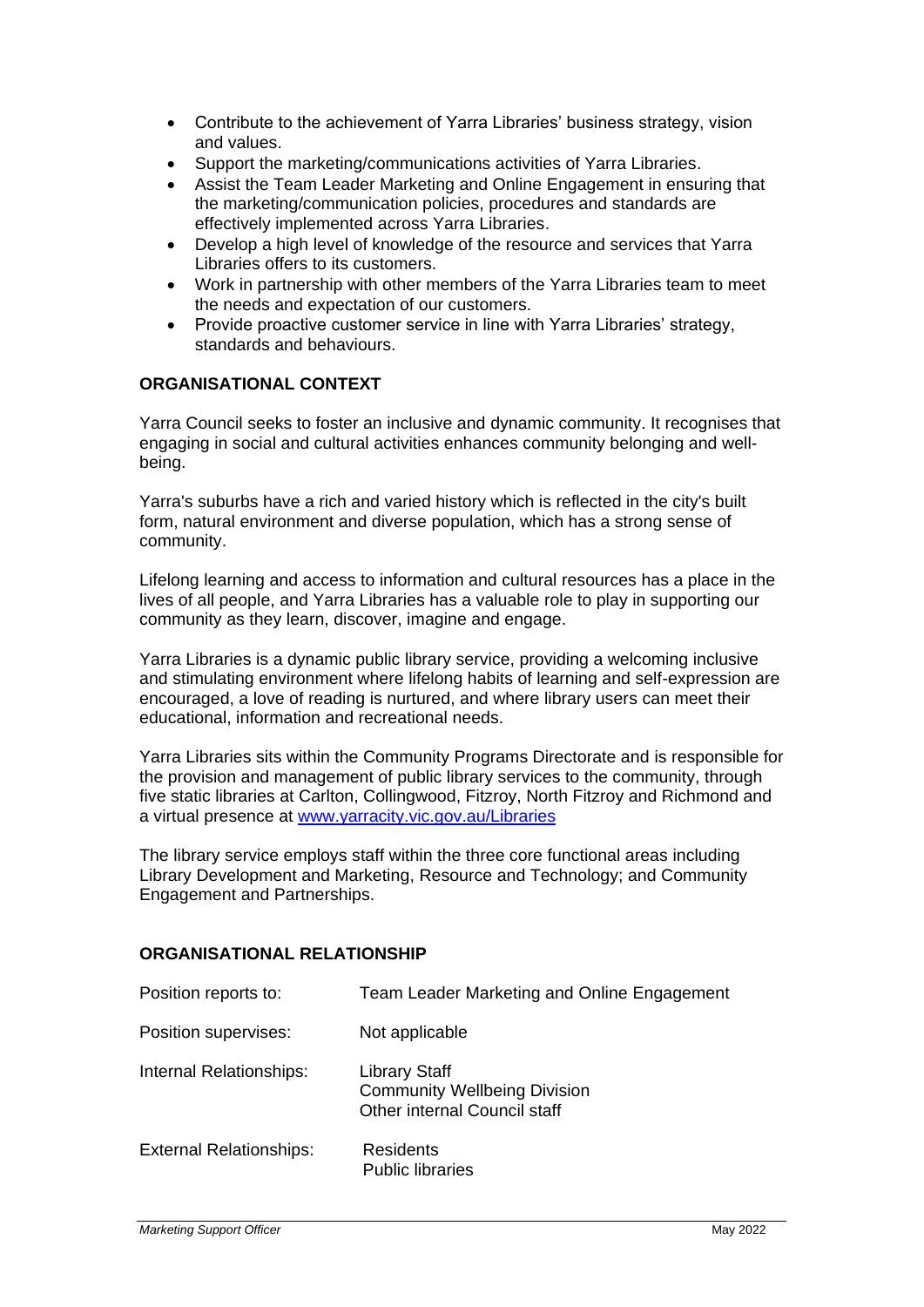Community Groups Members of the public External service providers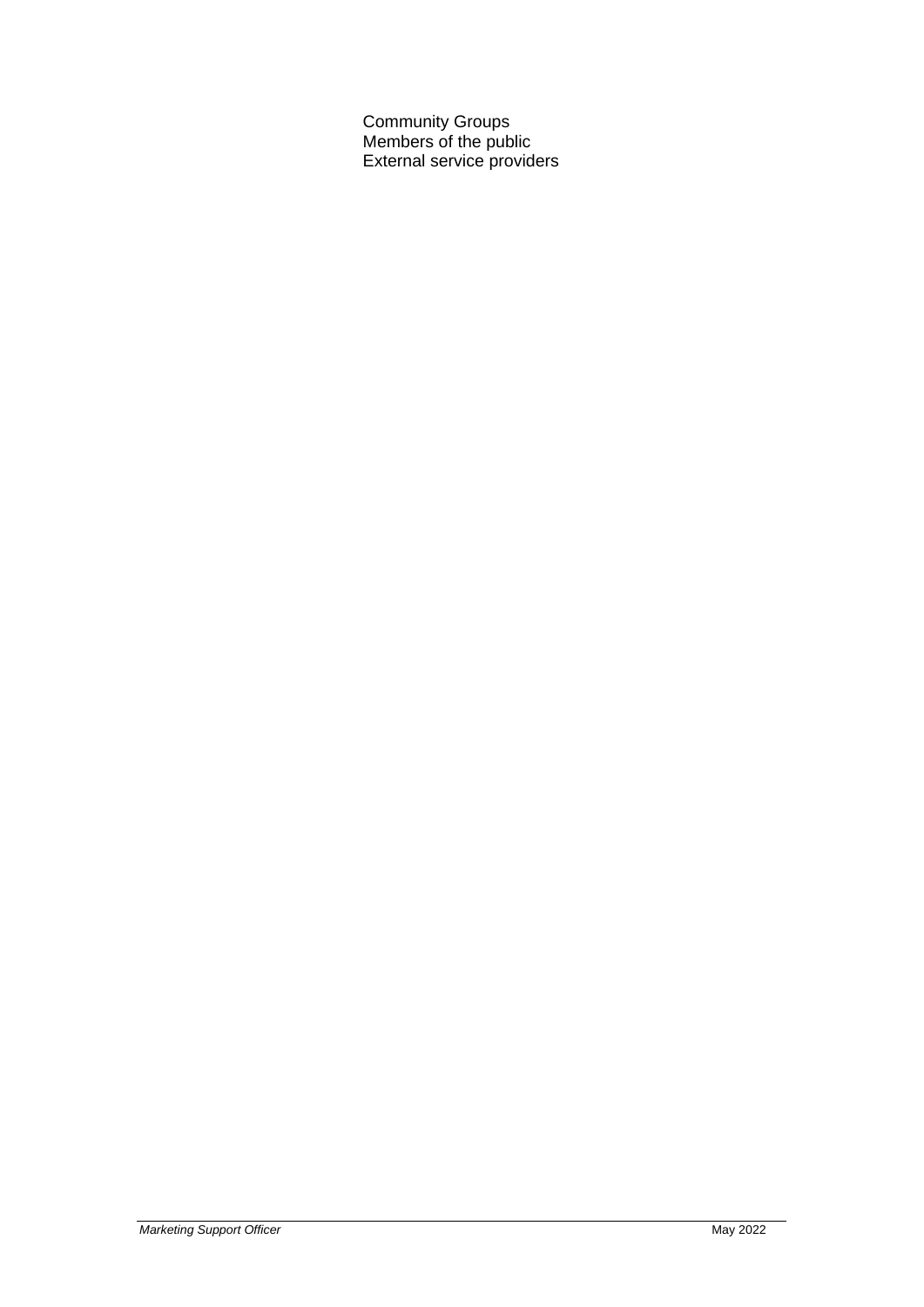# KEY RESPONSIBILITY AREAS AND DUTIES

# **1. Marketing and Communications**

- Contribute to the development of content which supports Yarra Libraries marketing/communication efforts around the provision of resources, through the variety of mediums including print and online.
- Contribute to the production of digital content which supports Yarra Libraries' marketing and online engagement efforts promoting library resources, services and programs
- Support the production of print collateral by collating, editing and proofreading content,
- •
- Upload and maintain program and event details on the specified online platform (e.g. Eventbrite), including monitoring ticket sales/capacity
- Monitor Yarra Libraries social media channels and prepare content for publishing as directed by the Team Leader Marketing and Online **Engagement**

# **2. Customer Service**

Provide pro-active customer service and support across Yarra Libraries by:

- performing a range of rostered desk shifts and library operations that support customers in a self-service environment based on a high level of knowledge of library products and services including circulation and collection maintenance duties
- dealing with enquiries in a proactive, effective and timely manner
- referring complex enquiries to specialist library staff
- providing customers with information relating to the collections and services offered by Yarra Libraries
- effectively communicating and following up with other employees in meeting the specific needs and expectations of customers as required.
- effectively implementing Yarra Libraries policies and procedures.
- participating in the development and delivery of activities and programs that support the library as a place for reading, learning and community
- collaborating with teams across the organisation to ensure the specific needs and expectations of customers are met
- implementing Yarra Libraries customer service policies and procedures
- where required, providing support and undertaking duties in other library areas to meet the operational requirements of Yarra and deliver quality customer service to the Yarra community.

## **3. Continuous Improvement**

Contribute to the continuous improvement and development of Yarra Libraries by participating in the following regular and ongoing activities as required:

- Libraries and Learning staff Forums
- training programs
- team meetings
- meetings with specific Team Leader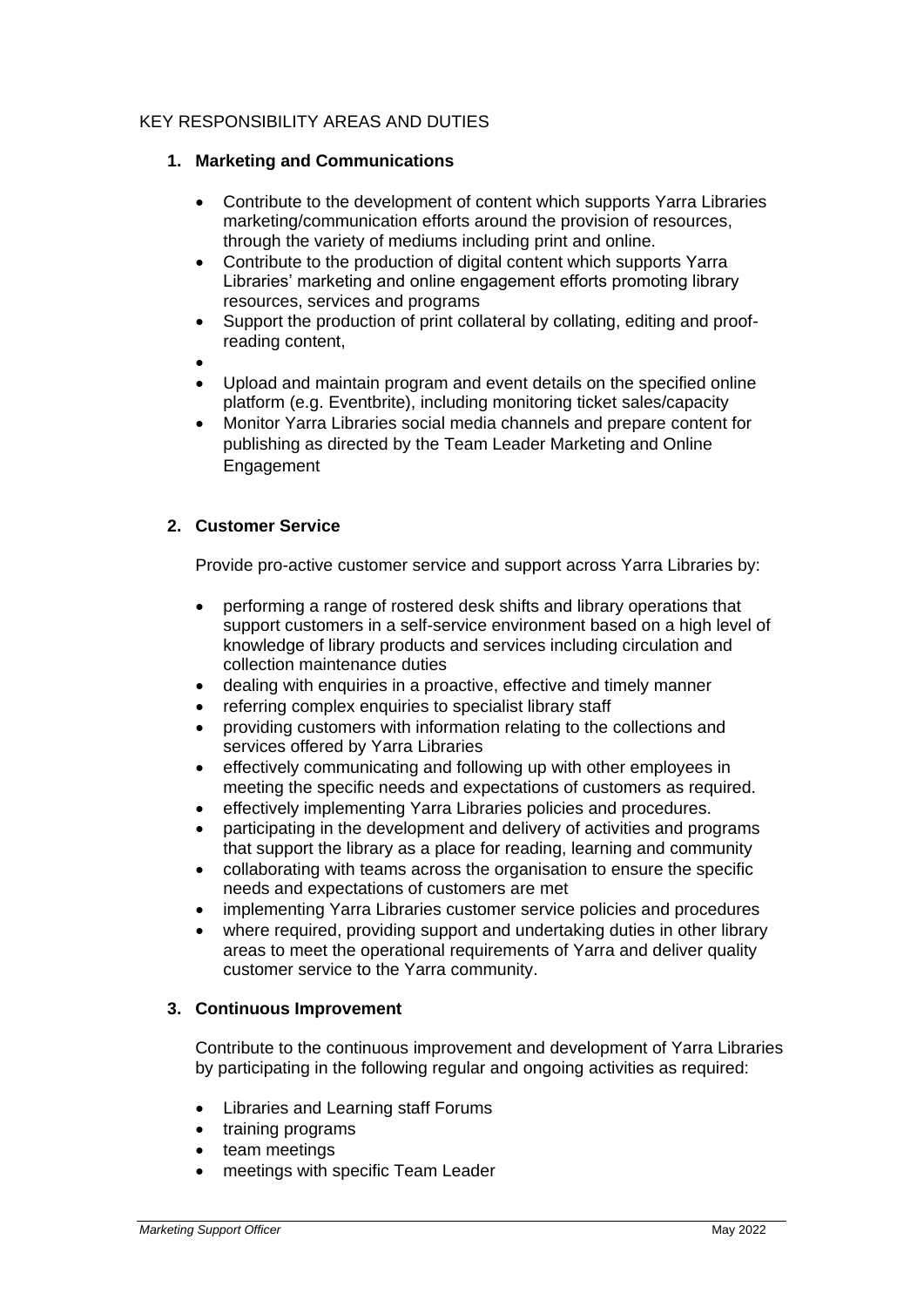- professional networks, seminars/ workshops as required
- **4.** The ability to work across all Yarra Libraries branches, and on evenings and weekends.
- **5.** The incumbent is willing to undertake other duties as required.

# **ACCOUNTABILITY AND EXTENT OF AUTHORITY**

This position is accountable to the Team Leader Marketing and Online Development with reference to marketing/communications and in relation to Customer Service activities.

The position is responsible for:

- Fostering and promoting customer focus and commitment
- Ensuring a high level of customer service
- Assisting in the implementation of marketing/communications policies, procedures and standards
- Assisting in the implementation of marketing/communication activities
- Implementing Yarra Libraries policies, procedures and standards
- Ensuring that Coordinators are informed of key customer service situations and incidents
- Ensuring that the Team Leader Marketing and Online Development is informed and where appropriate, authorises internal and external marketing/communications activities and communications

#### *Safety & Risk*

Act as a role model for a safety and risk management culture and ensure officers are aware of and adhere to legislative requirements and Council policies and procedures.

- Monitor and report on any conditions likely to impact on employee safety.
- Initiate or support the development and training of appropriate safe work practices for all new processes or equipment.
- Identify hazards, assess, report and investigate incidents, train staff and where practicable, resolve any matters which may impact on the safety of Council employees, community members, or Council assets and equipment.
- Ensure consultation with staff on OH&S issues as early as practicable and include safety and risk in all team meeting agendas.

#### *Sustainability*

Embrace the following Sustaining Yarra principles through day to day work:

- Protecting the Future
- Protecting the Environment
- Economic Viability
- Continuous Improvement
- Social Equity
- Cultural Vitality
- Community Development
- Integrated Approach

#### *Yarra Values*

Behave according to the following values which underpin our efforts to build a service -based culture, based on positive relationships with colleagues and the community: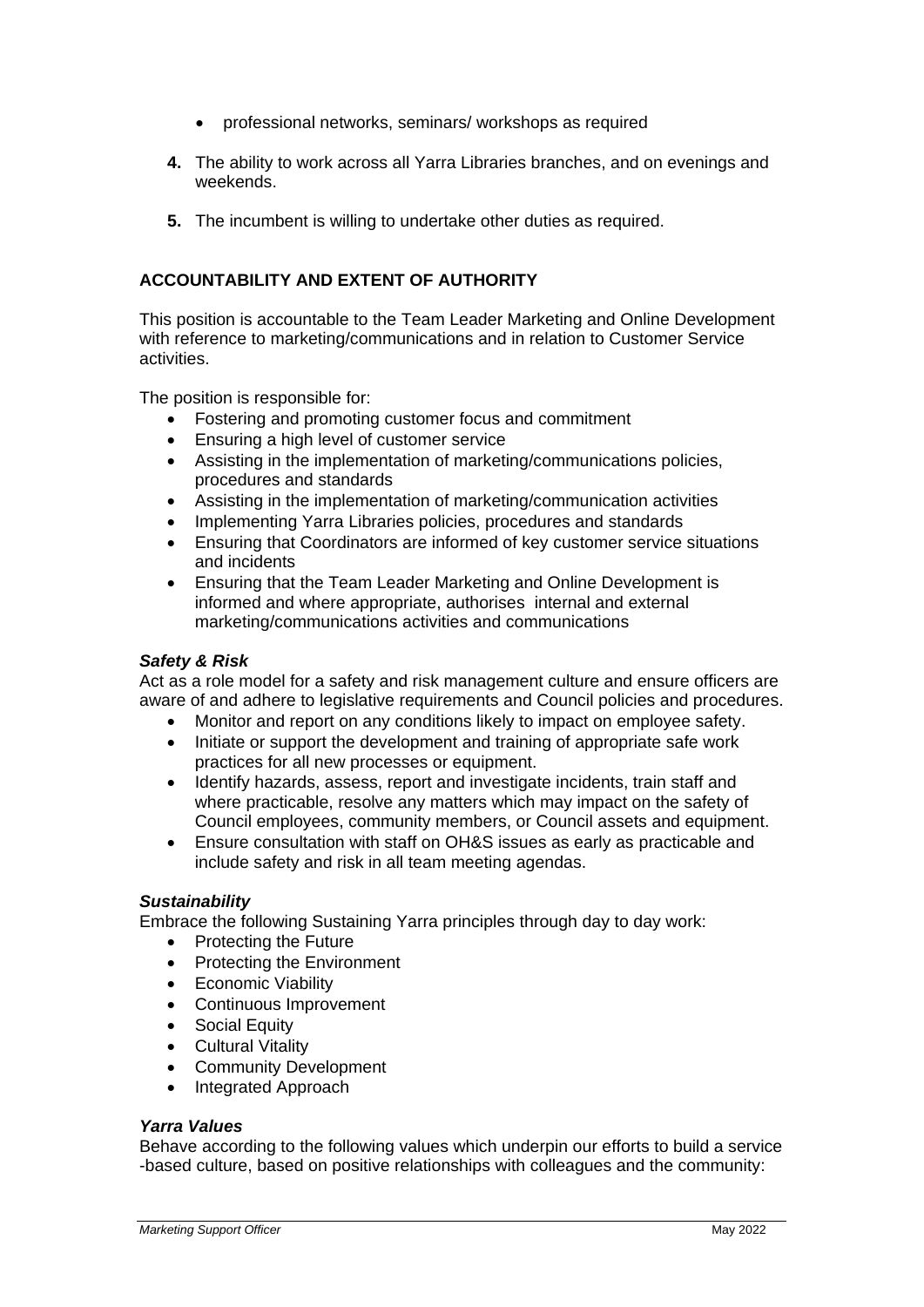- Courage
- Respect
- **Accountability**

# **JUDGEMENT AND DECISION MAKING**

The nature of the work is clearly defined with procedures well understood and clearly documented. The particular tasks to be performed may involve selection from a limited range of existing techniques, systems, equipment, methods or processes in a defined range of recurring work situations. Guidance and advice is always available.

# **SPECIALIST KNOWLEDGE AND SKILLS**

- Experience in and/or knowledge of marketing and communications or public relations.
- Experience writing, proof reading and editing for different audiences and formats.
- An understanding of the role and function of the Library teams to whom support is provided, an understanding of the long term goals of the Library Services Branch, and an appreciation of the goals of the wider organisation.
- An understanding of the function of the position within its organisational context, including relevant policies, regulations and precedents.
- Ability to use, and knowledge of PCs, the internet, emerging technologies and social media including basic rouble shooting skills.
- Computer skills including demonstrated capabilities in the use of Microsoft Office business suite of tools (particularly Word, Excel and PowerPoint).
- Commitment to customer service ethic and personal service excellence, including written and oral communication and general customer service.
- Ability to run programs for the community.
- Commitment to ongoing training and development.

# **MANAGEMENT SKILLS**

This position requires basic skills in managing time and planning and organising one's own work so as to achieve specific and set objectives in the most efficient way within resources available and within a set timetable.

Employees in this band may assist other employees by providing guidance, advice and training on routine technical, procedural or administrative/professional matters.

## **INTERPERSONAL SKILLS**

- Ability work effectively as part of a team.
- Ability to consistently provide efficient and friendly service to library users.
- Ability to communicate clearly both orally and in writing.
- Ability to prepare routine correspondence and reports as required.
- Ability to gain the cooperation and assistance of other staff.
- Empathy with all sections of the community.
- Ability to relate to people from diverse cultural backgrounds.
- Fluency in a community language is desirable.